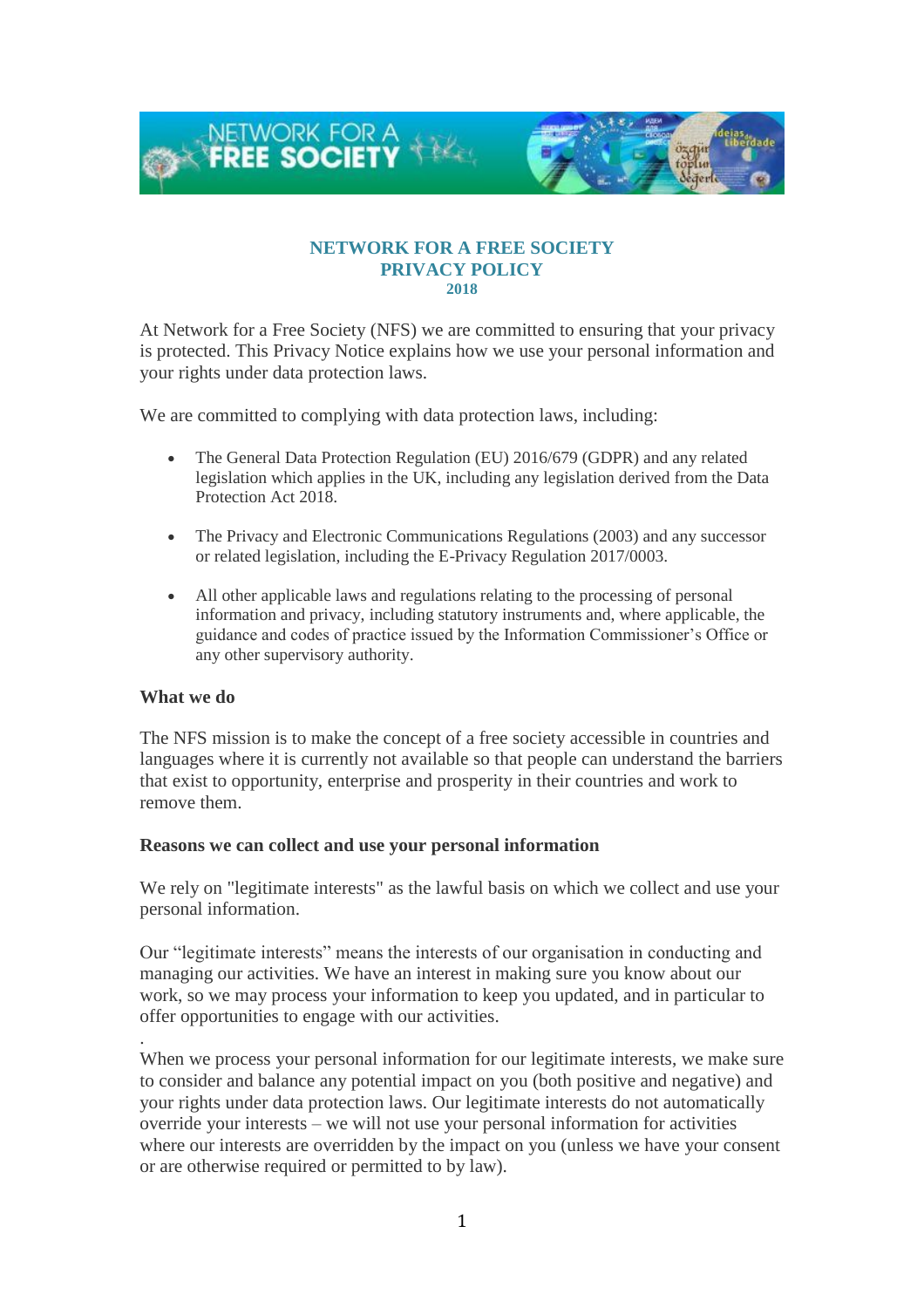We will ensure that your personal information is processed fairly, lawfully and transparently, and we will only process personal information that is adequate, relevant and limited to what is necessary for our relationship.

## **How we collect your personal information, what we collect and how we use it**

We will only process your personal information for the purposes set out below. Should we need to process your personal information for a new purpose, we will inform you beforehand. When you provide any information to us, you can be assured that it will only be used in accordance with this Privacy Notice.

You may opt out from receiving our information at any time.

## **Supporters**

As is most often the case, we obtain your personal information directly from you during communications we may have with you. Or when you sign up to become a friend of NFS, either by phone, email, in person, via social media, via our website or when you sign up for our email newsletters. When you do so, we will ask you for your basic information in order to begin our relationship with you and keep you upto-date on our activities. We may also obtain your personal information when you use the contact form on our website or email us directly.

We may hold the following types of personal information, depending on our relationship with you:

- Name
- Address
- Telephone number
- Email address
- Social media usernames

We may use your personal information for email, telephone and postal direct marketing purposes, including:

- Regular email bulletins
- Press releases or research
- Appeals for funding

## **Website users**

We do not collect any information on you from our website unless you specifically give it to us in signing up on the contact form.

## **Others**

We may collect the personal information you give us when you correspond with us by phone, email or otherwise.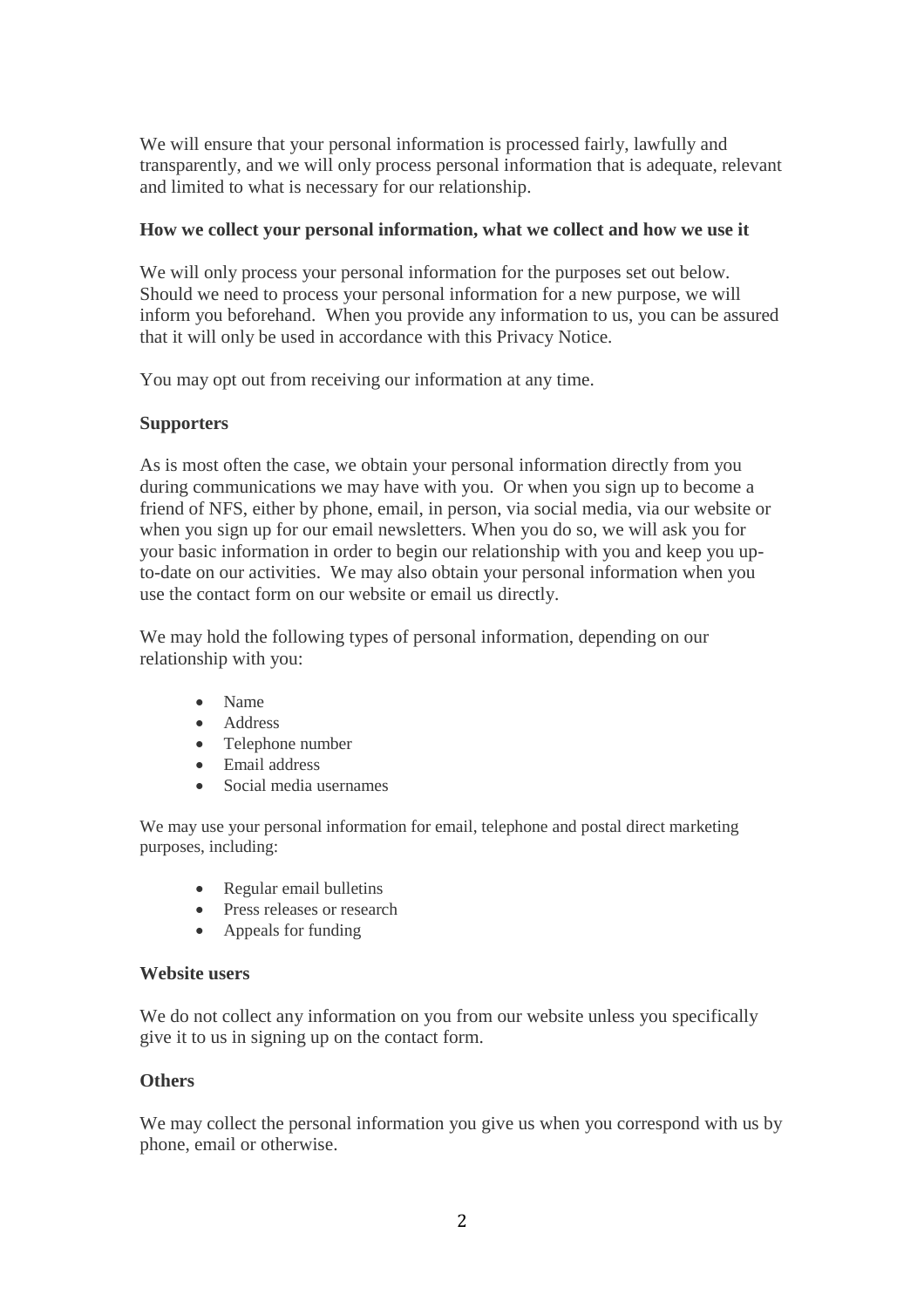# **Who we share your personal information with**

We will never sell, rent or otherwise distribute or make public any of your personal information, unless legally required to do so.

## **How we secure your personal information and how we handle data breaches**

We take the security of all personal information seriously and limit access to personal information to those who have a genuine business need to know it. Individuals processing personal information will do so in an authorised manner and are subject to a duty of confidentiality.

We will report any suspected data breach to the applicable authorities and to individuals where we are legally required to do so.

#### . **How long we retain your personal information**

We retain your personal information for as long as we maintain a relationship with you. If we do business with you, we may also retain and use some personal information as necessary to comply with our legal obligations, resolve disputes and enforce our agreements.

## **What are your rights?**

Under data protection laws, you have a number of important rights which you can exercise free of charge. In summary, these rights are:

- *The right to rectification:* If your personal information is incorrect or incomplete, you have the right to have it corrected.
- *The right to be forgotten:* In certain circumstances, you may request the removal of your personal information.
- *The right to restrict processing:* In certain circumstances, you can block the processing of your personal information.
- *The right to data portability:* In certain circumstances, you can receive the personal information which you have provided to us in a structured, commonly used and machine-readable format and have the right to transmit that information to a third party, or for your own use anywhere you prefer.
- *The right to object:* You can object to the use of your personal information for direct marketing or in certain other situations.

For further information on each of those rights, including the circumstances in which they apply, see the **[Guidance from the UK Information Commissioner's Office](https://ico.org.uk/for-organisations/guide-to-the-general-data-protection-regulation-gdpr/individual-rights/)  [\(ICO\) on individuals' rights under the General Data Protection Regulation.](https://ico.org.uk/for-organisations/guide-to-the-general-data-protection-regulation-gdpr/individual-rights/)**

## **How to exercise your rights**

If you would like to exercise these rights, details of how to do so are set out below.

## **Subject access requests**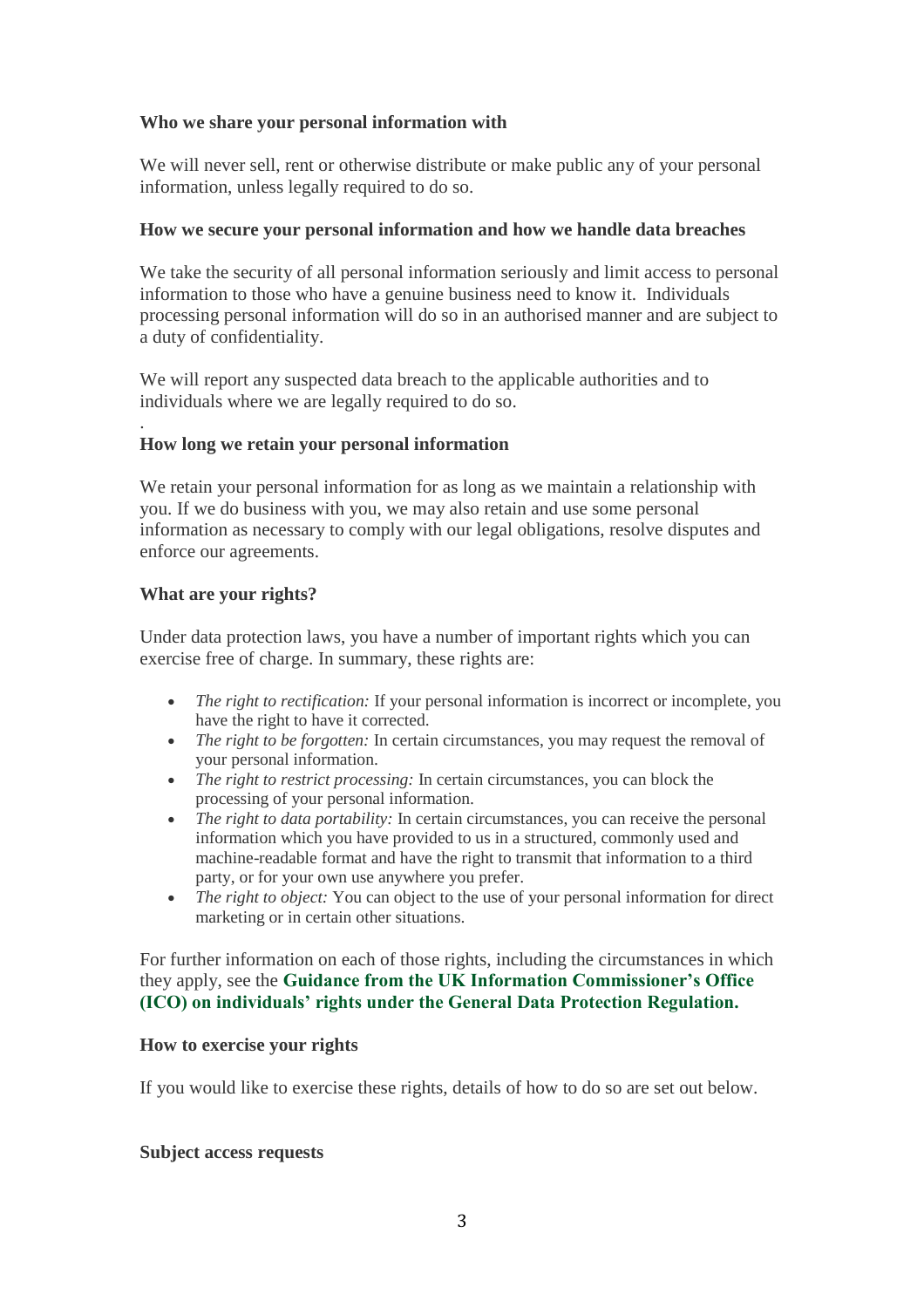You can request a copy of any personal information that we hold about you, as well as the description of the type of information that we are processing, the uses that are being made of the information, details of anyone to whom their personal information has been disclosed, and how long the personal information will be stored. This is known as a "subject access request". This information must be provided within one month of request at no charge to you.

Please email us at info@networkforafreesociety or call us on  $+44(0)1892770304$  to make a request.

## **Updating your details**

We have an obligation to store accurate information about you, so should your personal information change at any point.

Please email us at info@networkforafreesociety or call us on +44(0)1892 770304 to make a request.

## **Opting out**

If you just want to stop receiving emails from us, you can unsubscribe using the unsubscribe links contained in any email that we send you, or by emailing: info@networkforafreesociety or call us on +44(0)1892 770304 to make a request.

When requesting removal via email, please contact us using the email account that is subscribed to the mailing list. If you are under 16 years of age you *must* obtain parental consent before signing up to our emails.

If you would like to stop receiving post from us, please email: info@networkforafreesociety or call us on +44(0)1892 770304 to make a request.

You can always request that we remove you from our database.

## **How to complain**

We hope that we can resolve any query or concern you raise about our use of your information.

You also have the right to complain to the UK Information Commissioner, who may be contacted at **<https://ico.org.uk/concerns/>** or by telephone on: 0303 123 1113. If you live or work elsewhere in the EU or EEA, you can also complain to your local supervisory authority.

# **Changes to this Privacy Notice**

This policy is reviewed annually by our directors to ensure we are meeting our legal obligations. It therefore may change from time to time in line with legislation or industry developments. We recommend that you check this page occasionally for any policy changes or updates.